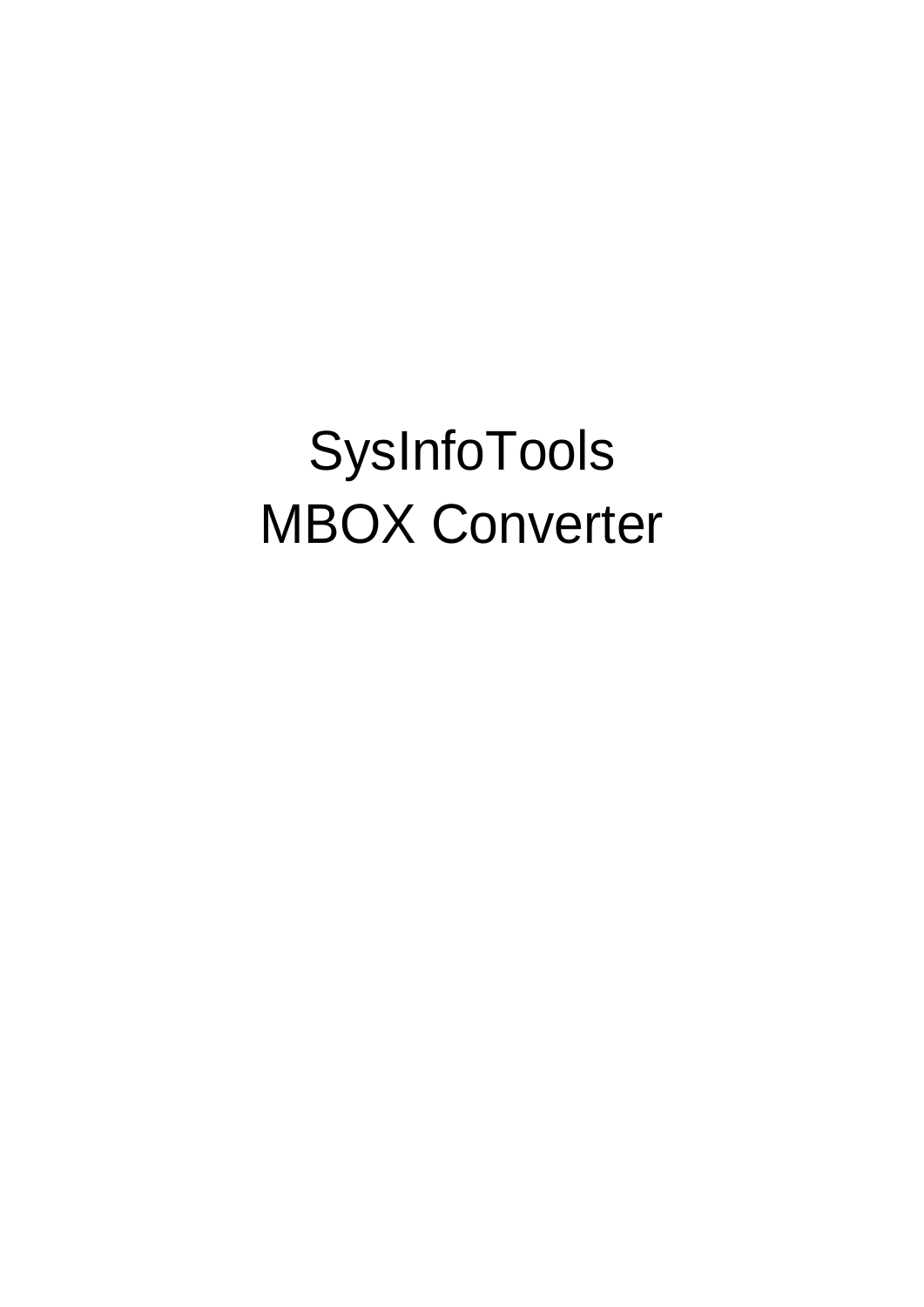# **Table of Contents**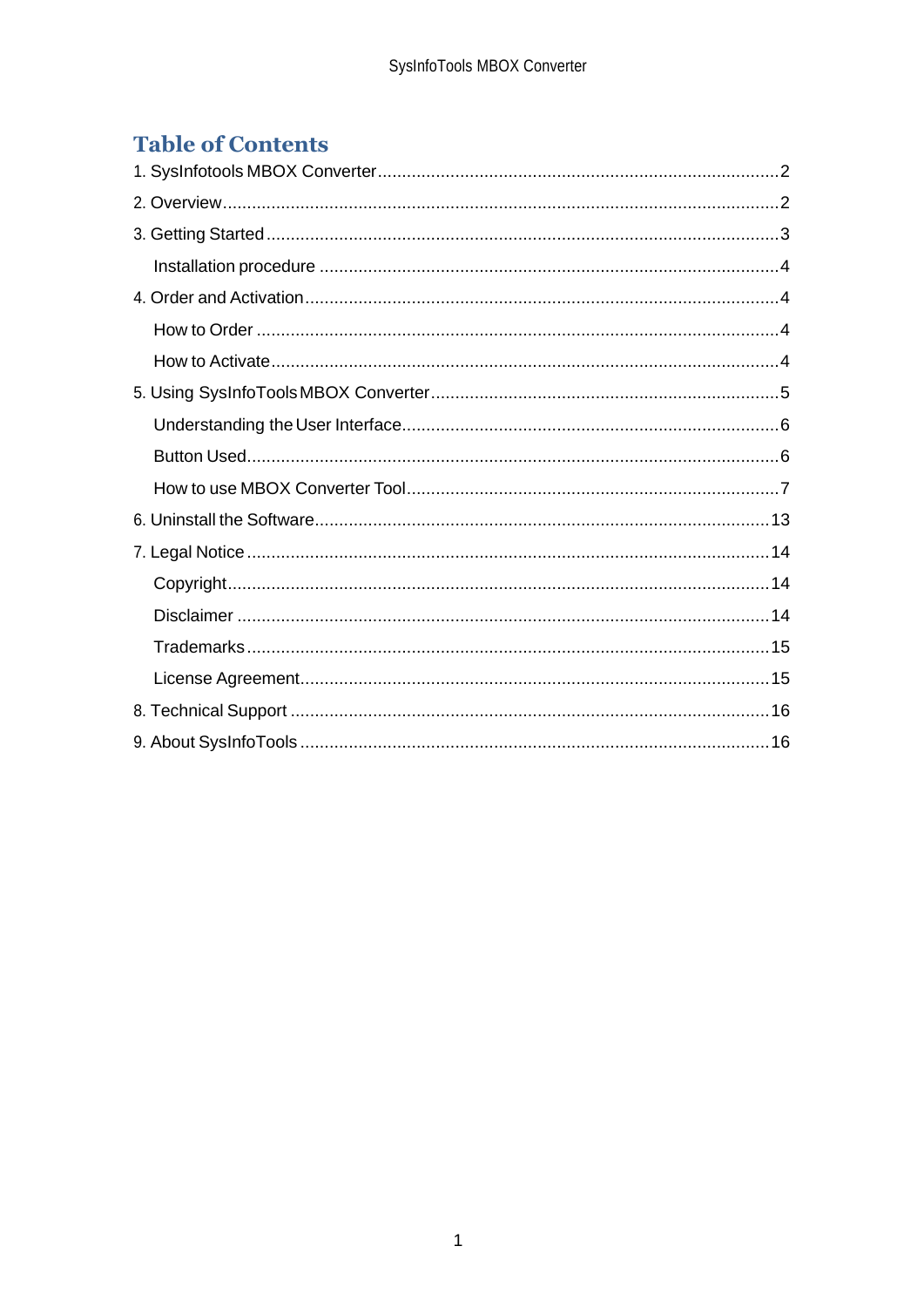

# <span id="page-2-0"></span>**1. SysInfotools MBOX Converter**

## <span id="page-2-1"></span>**2.Overview**

SysInfo Export MBOX Software is exclusively designed by SysInfoTools Software that allow users to save emails of MBOX files into different file formats like PDF, EMLX, MSG and EML, MHT, Gmail, Yahoo, Outlook, IMAP, Thunderbird, txt, Zimbra and so on. The algorithm of software is so advanced, that it supports all types of MBOX or MBX files created by any email clients like Qualcomm Eudora, Microsoft Entourage, Thunderbird and Mozilla clients.

Key features of SysInfoTools MBOX Converter Tool are:

- Import MBOX files into different file formats
- Convert MBOX into EMLX, PDF, PST, EML, MSG, MHT,HTML
- Export MBOX files into Gmail, Yahoo, IMAP, Thunderbird, txt, Zimbra
- Support bulk conversion of MBOX files
- Maintain the original folder structure and hierarchy
- Loaded with Date Range feature & Remove Duplicate Email **Option**
- Available with free demo version to evaluate software

# <span id="page-2-2"></span>**3.Getting Started**

- [Installation Procedure\(](#page-3-0)See 3.1)
- [Order And Activation\(](#page-3-1)See4.) $\Box$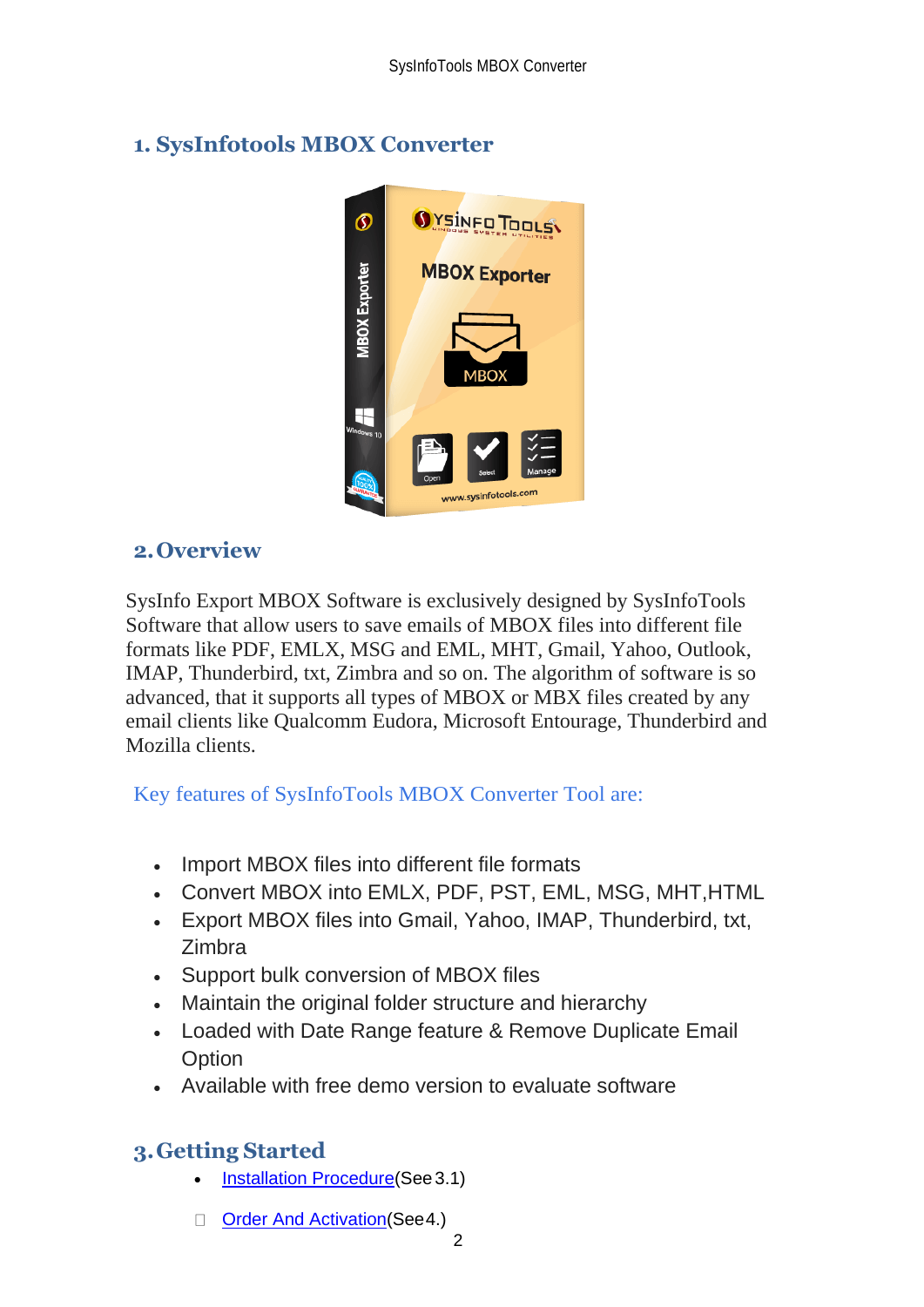## <span id="page-3-0"></span>**Installation procedure**

To install **SysInfoTools MBOX Converter** Tool, follow the steps given below:

1. Download demo version of the software setup (executable file or .exe) from the page linked below:

<https://www.sysinfotools.com/mbox-exporter.php>

- 2. Double-click the setup to install the software onyour system.
- 3. Follow the steps on the setup wizard to install the software on your system.
- 4. After a successful completion, the setup wizard will pop-up the message of setup completion on your monitor screen.
- 5. Now click **Finish** to launch the software on your system.

**Note:**MicrosoftOutlookmustbeinstalledonyoursysteminorderto use **SysInfoTools MBOX Converter** Tool.

## <span id="page-3-1"></span>**4. Order and Activation**

- **[How to Order](#page-3-2)**(See4.1)
- **[How to Activate](#page-3-3) (See 4.2)**

## <span id="page-3-2"></span>**How to Order**

The software can be purchased by making online payments. Click on the link shown below to have a look at the pricing details and to place an order.

<https://www.sysinfotools.com/buynow/mbox-exporter.php>

Once the payment is received, an order number is sent to you via e-mail.

#### <span id="page-3-3"></span>**How to Activate**

As you purchase the software, an Order Number is generated and provided to you. This order number has to be entered in the Registration window of the full version of MBOX Converter tool.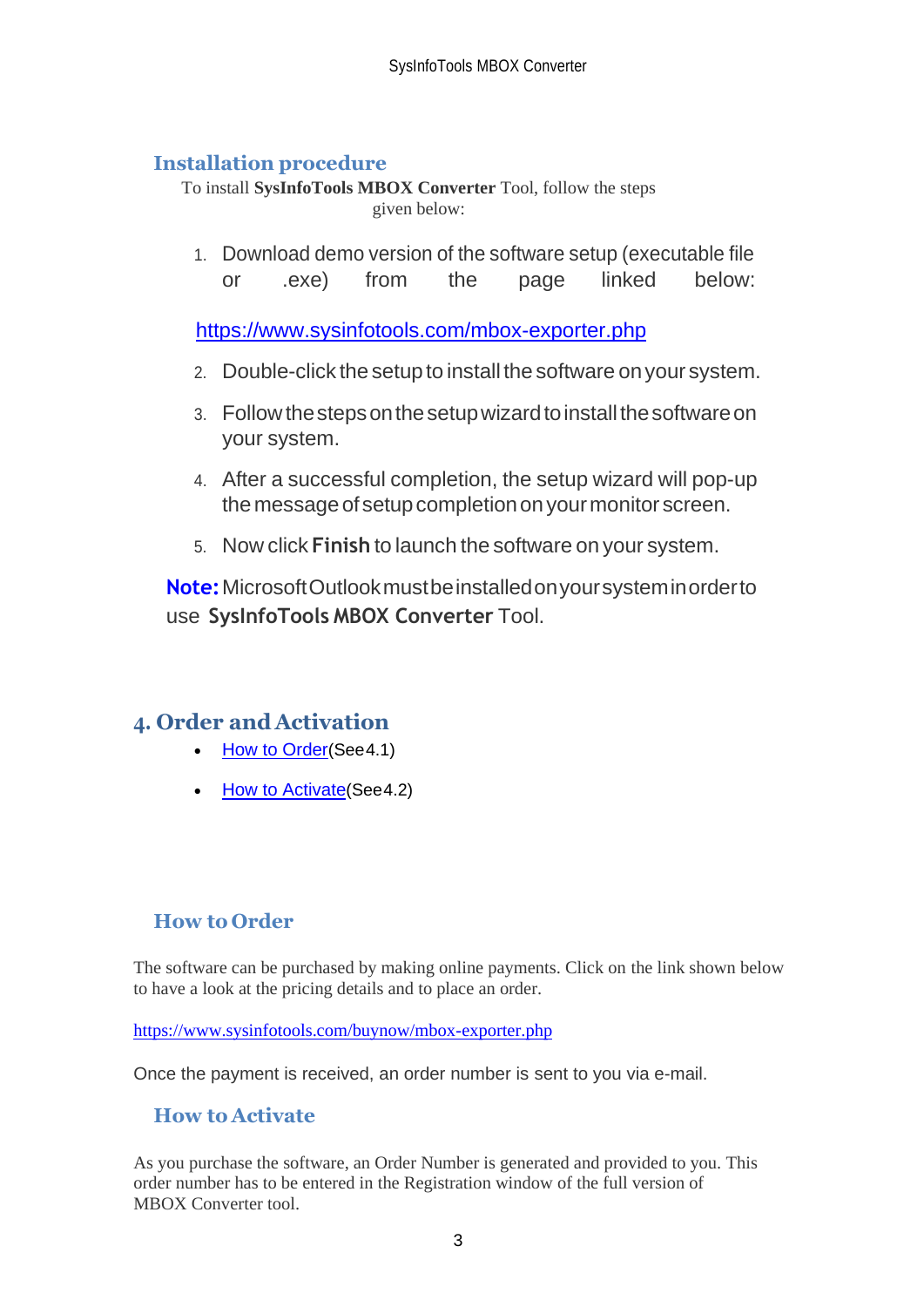• Open **SysInfoTools MBOX Converter** software in your system, software registration dialog will pop-up on your screen to enter software authentication key.

| SysInfoTools Software Registration | ×    |
|------------------------------------|------|
| Authentication Code:               |      |
|                                    |      |
|                                    |      |
| I don't have authentication code   |      |
| Activate<br>Cancel                 | Help |

• Click the **"I don't have Authentication Code"** check box, following fields will be displayed in the registration dialog:

|                                    | SysInfoTools Software Registration |                       |          |
|------------------------------------|------------------------------------|-----------------------|----------|
| Email Address:                     |                                    |                       |          |
| Order Number:                      |                                    |                       |          |
| Path to save file:                 | C:\Users\SAM\Desktop               |                       | $\cdots$ |
| √ I don't have authentication code |                                    |                       |          |
| Get Authenticatication Code        |                                    | Cancel<br><b>Help</b> |          |

**Email Address:** In this field, you need to enter your email address, which you have used to register **MBOX Converter** software.

**Order Number:** In this field, you need to enter the Order Number which has been provided to you at the time of purchasing the software.

**Path to save the file:** Select the path where you want to save the .info file which is generated after clicking on **"Get Authentication Code"**, by default **.info** file will saved on desktop of your system.

Send this **.info file** generated by the software at [sales@sysinfotools.com,](mailto:sales@sysinfotools.com) after getting **.info** file sales department will send you software activation key within a couple of minutes.

**For any software related queries email at:** [support@sysinfotools.com](mailto:support@sysinfotools.com)

## <span id="page-4-0"></span>**5. Using SysInfoTools MBOX Converter**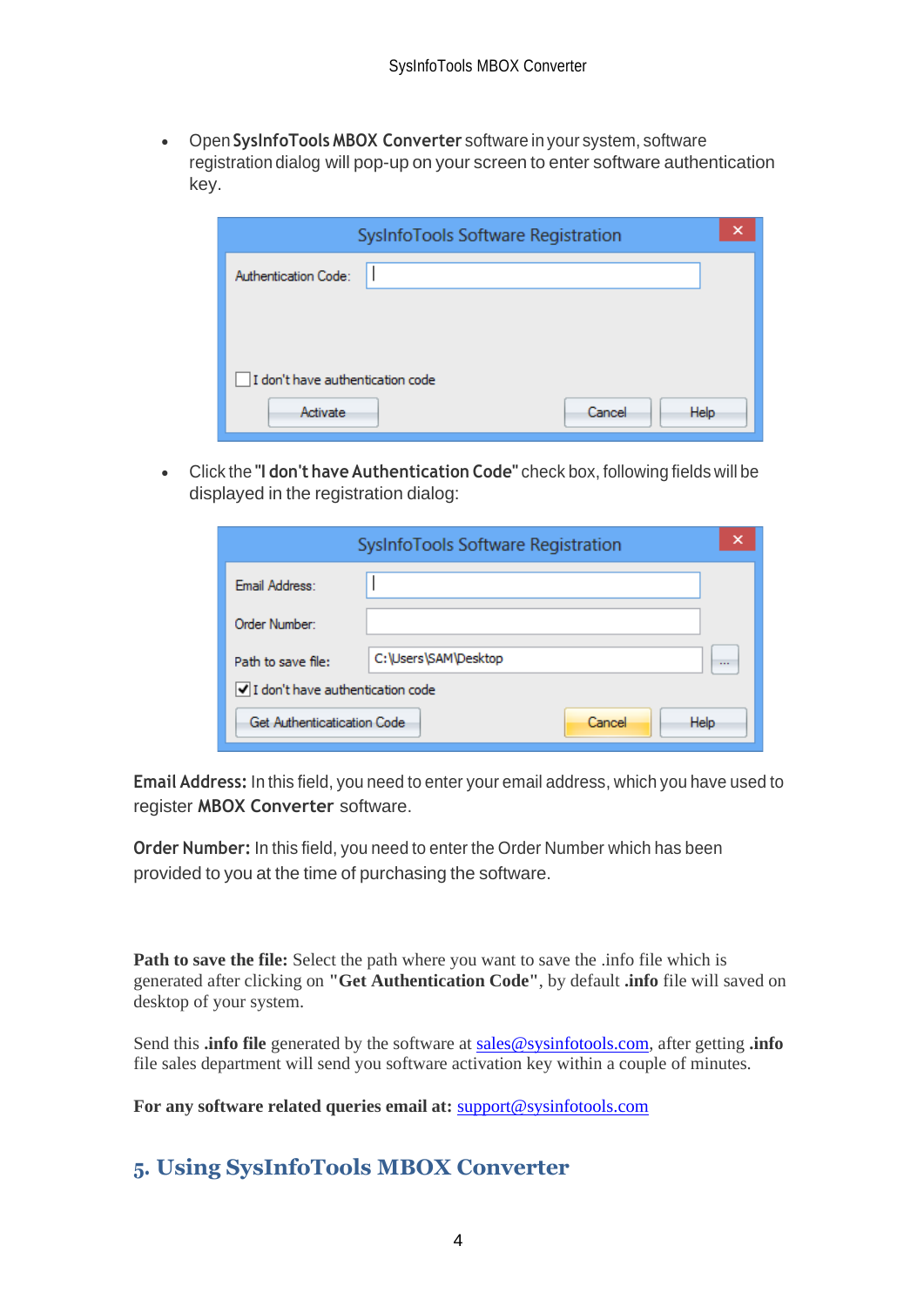- [Understanding](#page-5-0) the User Interface(See 5.1)
- [Button Used](#page-5-1)(See 5.2)
- How to Use the PST Split [software?](#page-5-2)(See 5.3)

#### <span id="page-5-0"></span>**Understanding the UserInterface**

| $\bullet$        | v19.0                                                                       | ×                                                       |
|------------------|-----------------------------------------------------------------------------|---------------------------------------------------------|
| $\Omega$         | Sysinfo MBOX Exporter<br>Export MBOX Files Online into Various File Formats |                                                         |
| <b>File Path</b> | ☑<br><b>File Size</b>                                                       | Add Files<br>Add Folder(s)<br>Remove<br>ø<br>Remove All |
|                  |                                                                             |                                                         |
|                  |                                                                             | $\otimes$<br>Close<br><b>Z</b> Export                   |

## <span id="page-5-1"></span>**Button Used**

| <b>Buttons</b>       | <b>Button</b><br><b>Description</b><br><b>Name</b> |                                                                                           |  |  |  |  |  |  |  |
|----------------------|----------------------------------------------------|-------------------------------------------------------------------------------------------|--|--|--|--|--|--|--|
| Add Folder<br>c      |                                                    | <b>Add folder:</b> Use this button to add folder containing MBOX files.                   |  |  |  |  |  |  |  |
| bò<br>Remove file(s) |                                                    | <b>Remove Files:</b> Use this button to remove specific MBOX file from the selected list. |  |  |  |  |  |  |  |
| Remove All           |                                                    | <b>Remove All:</b> Use this button to remove all your selected MBOX files.                |  |  |  |  |  |  |  |
| Save                 |                                                    | <b>Save:</b> Use this button to save the converted files in your system.                  |  |  |  |  |  |  |  |
| Close                |                                                    | <b>Close:</b> Use this button to end the running process.                                 |  |  |  |  |  |  |  |

## <span id="page-5-2"></span>**How to use MBOX Converter Tool**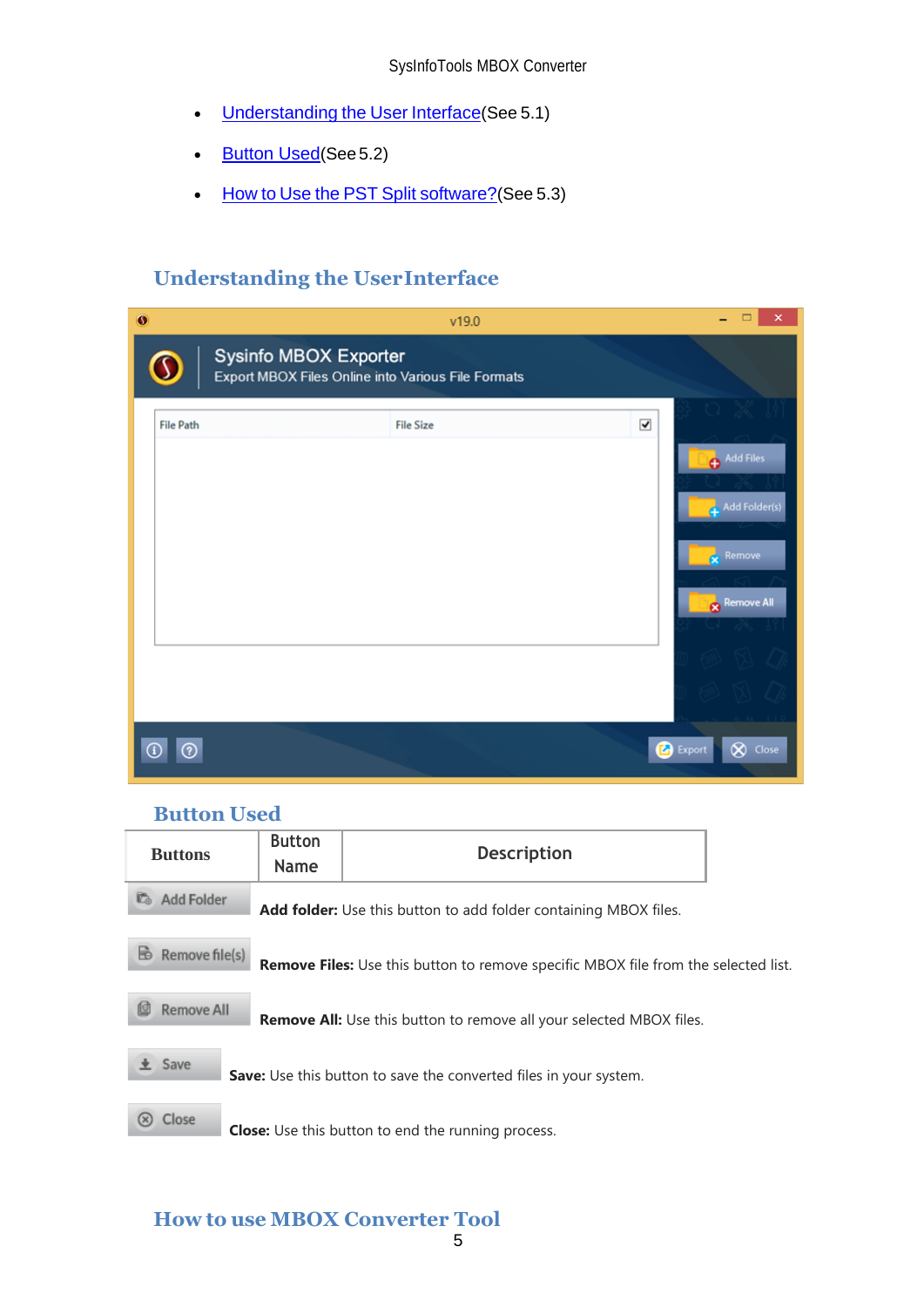## **1. Add Files to the Software**

• Click on **Add files** button.

| $\bullet$        | v19.0                                                                       | $\pmb{\times}$<br>$\Box$                                     |
|------------------|-----------------------------------------------------------------------------|--------------------------------------------------------------|
| $\mathbf \Omega$ | Sysinfo MBOX Exporter<br>Export MBOX Files Online into Various File Formats |                                                              |
| <b>File Path</b> | $\overline{\blacktriangledown}$<br><b>File Size</b>                         | Add Files<br>Add Folder(s)<br>é<br>Remove<br>ø<br>Remove All |
|                  |                                                                             | <b>8</b> Close<br>Export                                     |

- Choose any **MBOX file or files** and **Click Open**.
- **Press OK** from the popup, after successfully adding the file(s).

|                                                                 | v19.0                                                                              |                                            |
|-----------------------------------------------------------------|------------------------------------------------------------------------------------|--------------------------------------------|
|                                                                 | <b>Sysinfo MBOX Exporter</b><br>Export MBOX Files Online into Various File Formats |                                            |
| <b>File Path</b><br>C:\Users\user1\Downloads\mbox\mboxcase1.mbx | ⊻<br><b>File Size</b><br>$\overline{\mathbf{v}}$<br>4.17 MB                        | Add Files                                  |
|                                                                 | ×<br>SysInfo MBOX Exporter<br>Adding prcocess has been completed<br>OK             | Add Folder(s)<br>Remove<br>ø<br>Remove All |
|                                                                 | ſλ,                                                                                | ∞<br>Export<br>Close                       |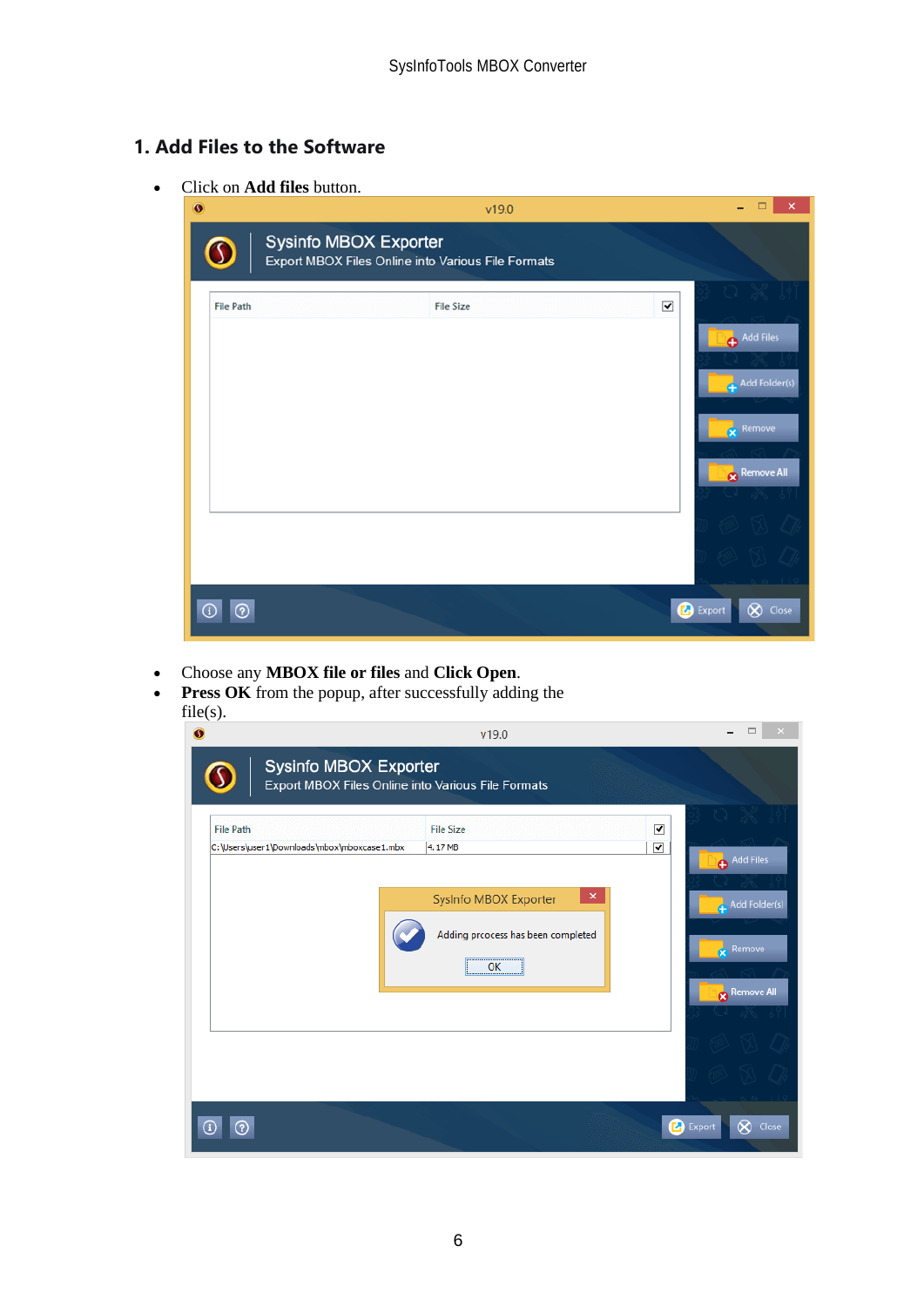#### **2. Add Folder to the Software**

• Click on the **Add Folder** button.

| $\bullet$        | v19.0                                                                       | $\Box$<br>$\pmb{\times}$                                 |
|------------------|-----------------------------------------------------------------------------|----------------------------------------------------------|
|                  | Sysinfo MBOX Exporter<br>Export MBOX Files Online into Various File Formats |                                                          |
| <b>File Path</b> | $\overline{\mathbf{v}}$<br><b>File Size</b>                                 | Add Files<br>Add Folder(s)<br>Remove<br>d.<br>Remove All |
|                  | z                                                                           | $\otimes$<br>Close<br>Export                             |

- Choose a **MBOX folder** containing .mbox file; **Click Open**.
- **Click OK** button from popup saying, "Adding process has been completed".

#### **3. Export MBOX Files**

You get multiple options to export the MBOX emails/files

To Save MBOX as PST file.

- Go for the option "**Save as PST**"
- Now select any one from options "Create Separate file" or "Create single file".
- Also click on **maintain hierarchy** and **remove duplicate mails**, if you want handle these options.
- Select **data filter option**, to save your selective emails via dates.

To Save MBOX file in other file format

- Go for Choose Export option.
- Select any options from the drop down list say Save as PDF.
- This section activates the Naming Convention option; Choose any one of your choice.
- Now select **maintain hierarchy** and **remove duplicate mails** options.
- Select the dates from the Data filter option.

#### **4. Filter emails by dates**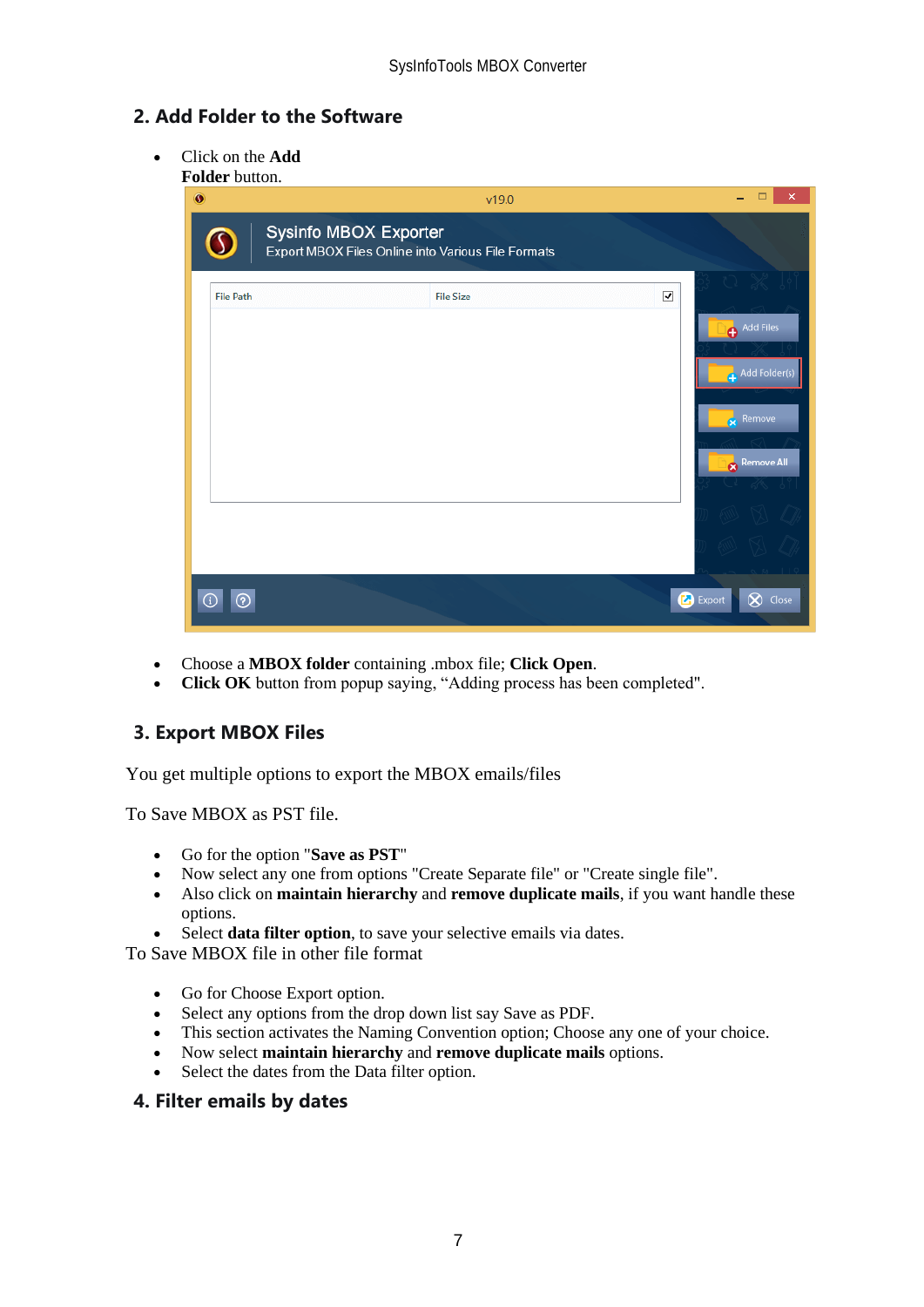#### SysInfoTools MBOX Converter

|                                                | $\bullet$ |                  |                                                                                            |     |     |             | v19.0                                                                       | × |                 |
|------------------------------------------------|-----------|------------------|--------------------------------------------------------------------------------------------|-----|-----|-------------|-----------------------------------------------------------------------------|---|-----------------|
|                                                |           |                  |                                                                                            |     |     |             | Sysinfo MBOX Exporter<br>Export MBOX Files Online into Various File Formats |   |                 |
| $\bullet$                                      |           | Save As PST      |                                                                                            |     |     |             |                                                                             |   | $\Box$ $\times$ |
| Sysi<br>Expor                                  |           |                  | Create separate PST file per MBOX file<br>◯ Create single PST file for selected MBOX files |     |     |             |                                                                             |   |                 |
|                                                |           |                  | Choose Export Option                                                                       |     |     |             |                                                                             |   |                 |
| <b>File Path</b>                               |           |                  |                                                                                            |     |     | Save as EML | $\vee$                                                                      |   |                 |
| C:\Users\Administrato                          |           |                  | Naming Convention:                                                                         |     |     | Subject     | $\vee$                                                                      |   |                 |
| C:\Users\Administrato<br>C:\Users\Administrato |           |                  | Maintain folder hierarchy                                                                  |     |     |             | Ignore duplicate mails                                                      |   | Add Files       |
|                                                |           | Date Filter      |                                                                                            |     |     |             |                                                                             |   | Add Folder(s)   |
|                                                |           |                  | From:                                                                                      |     |     |             | 圇<br>To:                                                                    |   |                 |
|                                                | April     | $\sqrt{2}$       |                                                                                            |     |     | $2019 \div$ |                                                                             |   | Remove<br>Ŕ.    |
|                                                |           | Sun Mon          | Tue<br>Wed                                                                                 | Thu | Fri | Sat         | $+$ Add                                                                     |   |                 |
|                                                | 14        | 1                | 3<br>$\overline{2}$                                                                        | 4   | 5   | 6           | $\circledR$ Delete                                                          |   | Remove All      |
|                                                | 15<br>7   | 8                | 9<br>10                                                                                    | 11  | 12  | 13          |                                                                             |   |                 |
|                                                | 14<br>16  | 15               | 16<br>17                                                                                   | 18  | 19  | 20          |                                                                             |   |                 |
|                                                | 21<br>17  | 22               | 23<br>24<br>30                                                                             | 25  | 26  | 27          |                                                                             |   |                 |
|                                                | 18<br>28  | 29               |                                                                                            |     |     |             | $\sim$                                                                      |   |                 |
|                                                |           | Select temp path |                                                                                            |     |     |             |                                                                             |   |                 |
|                                                |           |                  | C:\Users\ADMINI~1\AppData\Local\Temp\                                                      |     |     |             | $\sim$                                                                      |   | <b>8</b> Close  |
|                                                |           |                  |                                                                                            |     |     |             |                                                                             |   |                 |
|                                                |           |                  |                                                                                            |     | OK  |             | Cancel                                                                      |   |                 |
|                                                |           |                  |                                                                                            |     |     |             |                                                                             |   |                 |

- Select any date from the Start date and End Date.
- Click on Add button to add it in the Date Filter area.
- Repeat above process, if you want to add another date.

## **5. Select Destination Path**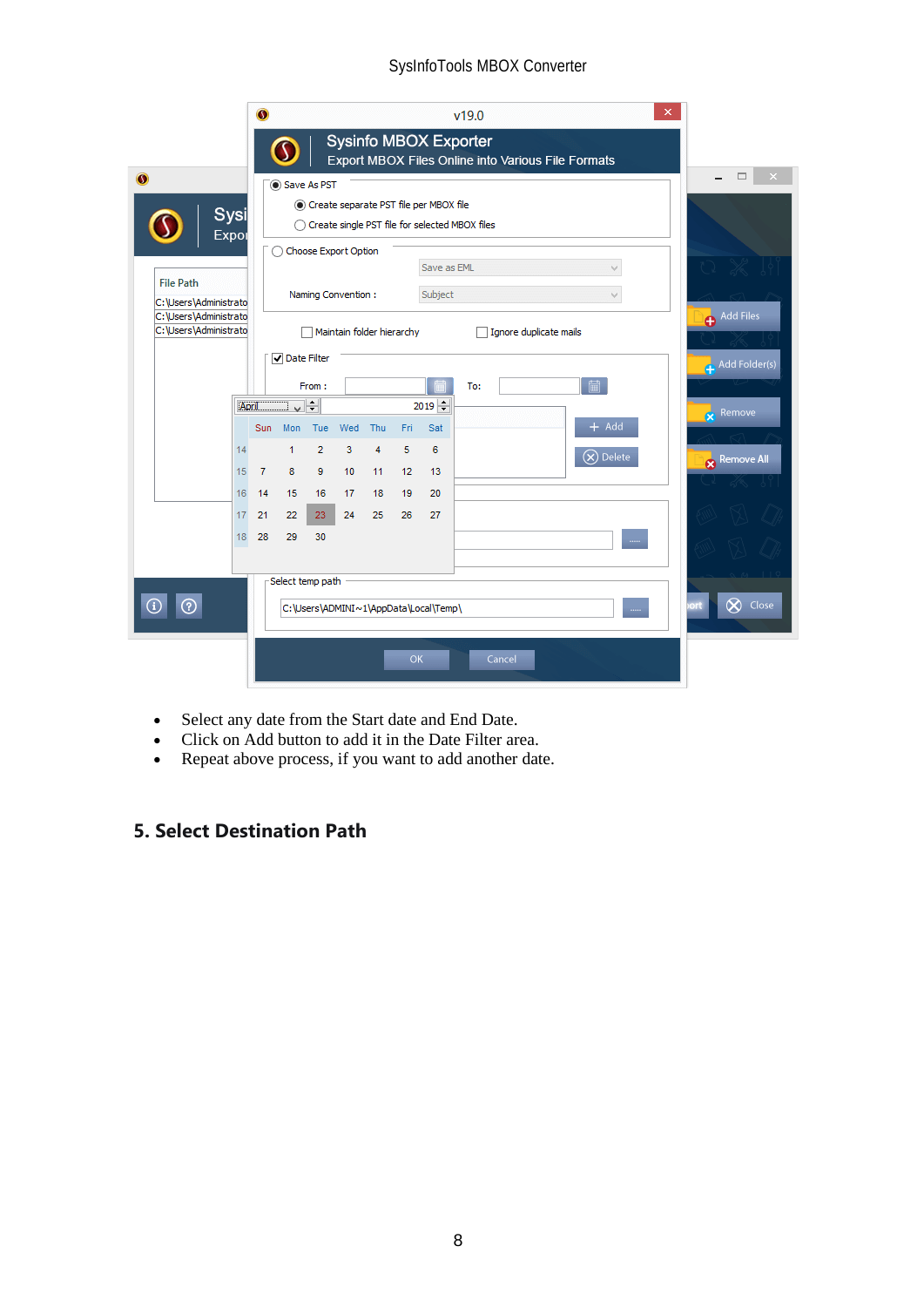#### SysInfoTools MBOX Converter

|                                                                    | $\bullet$<br>v19.0                                                                         |                        | ×                             |
|--------------------------------------------------------------------|--------------------------------------------------------------------------------------------|------------------------|-------------------------------|
|                                                                    | Sysinfo MBOX Exporter<br>Export MBOX Files Online into Various File Formats                |                        |                               |
| $\bullet$                                                          | Save As PST                                                                                |                        | $\Box$<br>$\propto$           |
| Sysi<br>Expor                                                      | Create separate PST file per MBOX file<br>◯ Create single PST file for selected MBOX files |                        |                               |
|                                                                    | Choose Export Option<br>Save as EML                                                        | v                      |                               |
| <b>File Path</b><br>C:\Users\Administrato<br>C:\Users\Administrato | Subject<br>Naming Convention:                                                              | v                      |                               |
| C:\Users\Administrato                                              | Maintain folder hierarchy                                                                  | Ignore duplicate mails | Add Files                     |
|                                                                    | Date Filter<br>From:<br>To:                                                                |                        | Add Folder(s)                 |
|                                                                    | From<br>To                                                                                 |                        | <b>x</b> Remove<br>Remove All |
|                                                                    | Select folder path to save files                                                           |                        |                               |
|                                                                    | C:\Users\Administrator\Desktop                                                             |                        |                               |
|                                                                    | Select temp path<br>C:\Users\ADMINI~1\AppData\Local\Temp\                                  |                        | $^{\circledR}$<br>Close       |
|                                                                    | OK                                                                                         | Cancel                 |                               |

- Click on **browse button**.
- Choose the folder location to save the output file.
- Press the open button to confirm the path.

# <span id="page-9-0"></span>**6. Uninstall theSoftware**

To uninstall the software from your system, you can use any of the two methods described below:

- **1.** Uninstall from **ControlPanel**
- **2.** Uninstall from **Windows Start menu**

#### **Uninstall from Control Panel:**

Touninstall**SysInfoToolsMBOX Converter** toolfromControlPanel,followthesteps shown below:

• Click the **Start Menu** > **Control Panel** and then double click the **Add or Remove Programs** icon.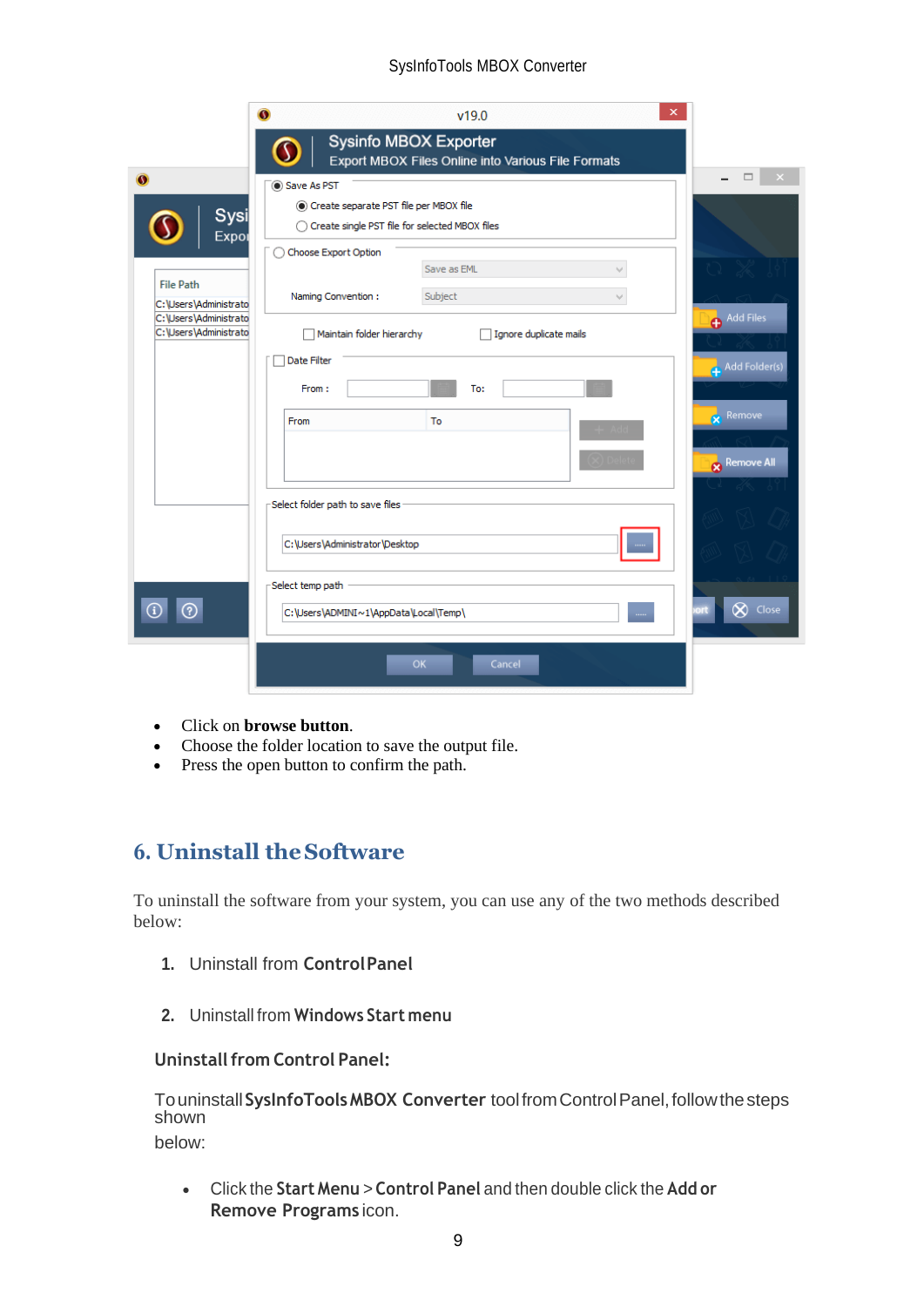- Select **SysInfoTools MBOX Converter** and click **Remove**.
- A warning message before un-installing the software will be displayed on the screen.

| SysInfoTools MBOX Converter x86(Full) v4.0 Uninstall                                                                |
|---------------------------------------------------------------------------------------------------------------------|
| Are you sure you want to completely remove SysInfoTools<br>MBOX Converter x86(Full) v4.0 and all of its components? |
| <br>No<br>Ves                                                                                                       |

• Click **'Yes'** to uninstall the software completely from your system.

#### **Uninstall from Windows Start menu:**

To uninstall **SysInfoTools MBOX Converter** file from Windows Start menu, follow the steps shown below:

- Click the **Start** button from the Windows menu.
- Click**AllPrograms**>**SysInfoToolsMBOX Converter>Uninstall SysInfoToolsMBOX Converter**.
- A warning message before un-installingwill be displayed on the screen.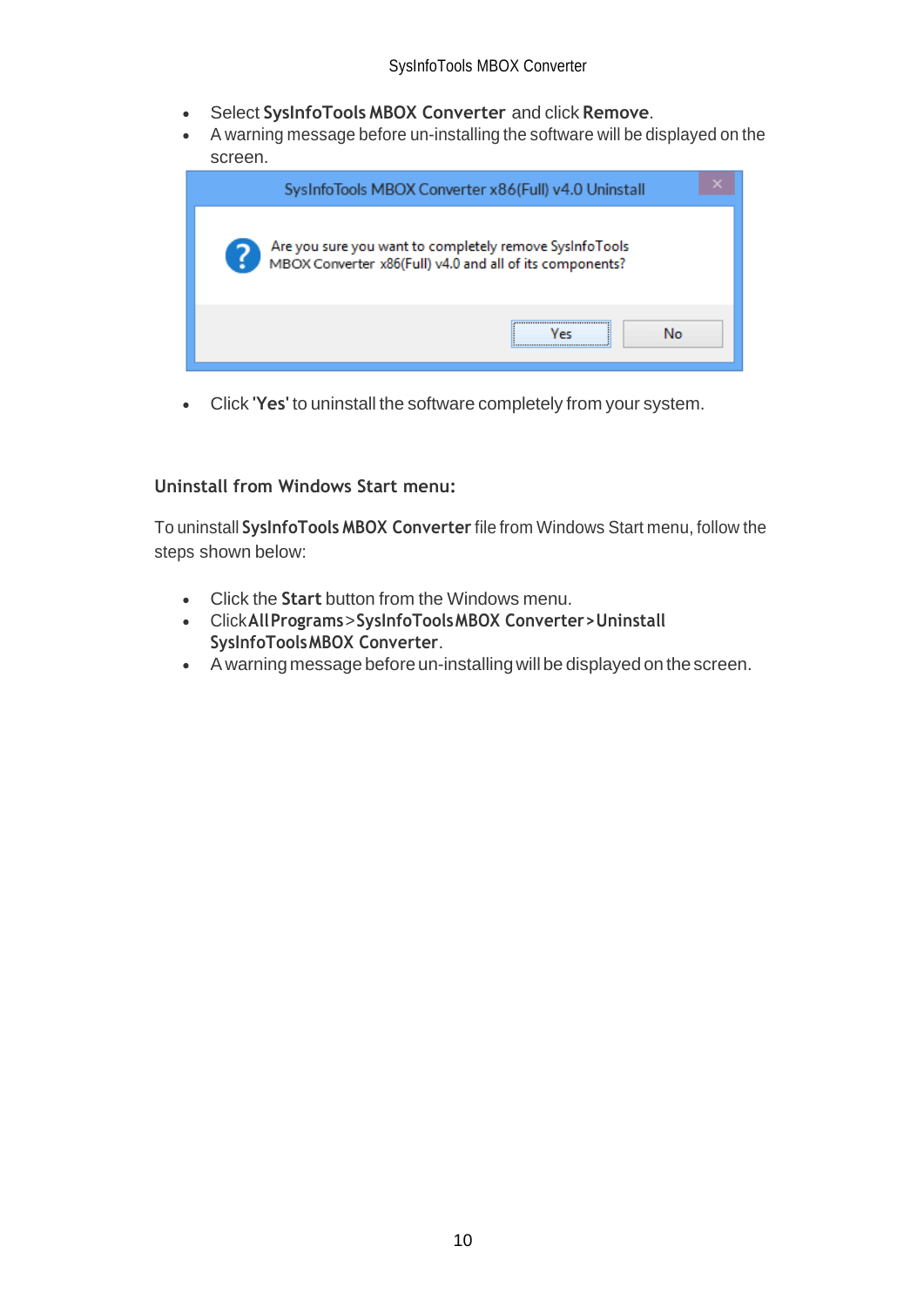

• Click **'Yes'** to uninstall the software completely from your system.

## <span id="page-11-0"></span>**7. Legal Notice**

[Copyright\(](#page-11-1)See 7.1)

- [Disclaimer](#page-11-2)(See 7.2)
- [Trademarks](#page-12-0)(See 7.3)
- [License Agreement](#page-12-1)(See7.4)

# <span id="page-11-1"></span>**Copyright**

SysInfoTools MBOX Converter software, accompanied user manual and documentation are copyright of SysInfoTools Data Recovery, with all rights reserved. Under the copyright laws, this user manual cannot be reproduced in any form without the Prior written permission of SysInfoTools. No Patent Liability is assumed, however, with respect to the use of the Information contained herein.

## <span id="page-11-2"></span>**Disclaimer**

The Information contained in this manual, including but not limited to any product specifications, is subject to change without notice. SysInfoTools Data Recovery Provides no warranty with regard to this manual or any other information contained herein and here by expressly disclaims any implied warranties of merchantability or fitness for any particular purpose with regard to any of the foregoing SysInfoTools Data Recovery assumes no liability for any damages incurred directly or indirectly from any technical or typographical errors or omissions contained herein or for discrepancies between the product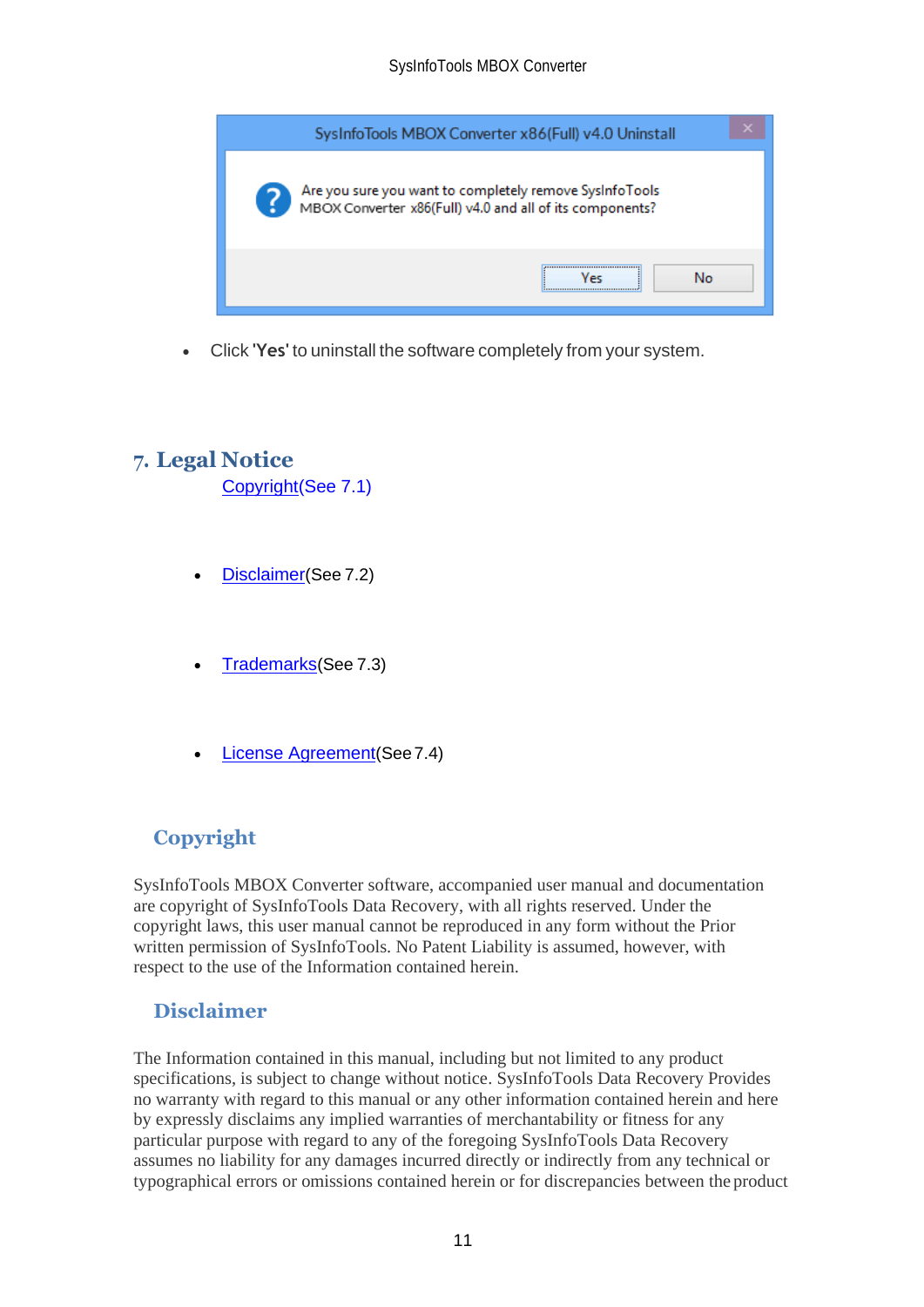and the manual. In no event shall SysInfoTools Data Recovery, be liable for any incidental, consequential special, or exemplary damages, whether based on tort, contract or otherwise, arising out of or in connection with this manual or any other information contained herein or the use there of.

## <span id="page-12-0"></span>**Trademarks**

SysInfoTools MBOX Converter Tool is a registered trademark of SysInfoTools Data Recovery.

Windows 2000, 2003, XP and Windows Vista are registered trademarks of Microsoft Corporation.

All other brands and product names are trademarks or registered trademarks of their respective companies.

## <span id="page-12-1"></span>**License Agreement**

SysInfoTools MBOX Converter Copyright by SysInfoTools Data Recovery.

#### Your Agreement to this License

You should carefully read the following terms and conditions before using, installing or distributing this software, unless you have a different license agreement signed by SysInfoTools Data Recovery.

If you do not agree to all of the terms and conditions of this License, then: do not copy, install, distribute or use any copy of SysInfoTools MBOX Converter with which this License is included, you may return the complete package unused without requesting an activation key, within 30 days after purchase, for a full refund of your payment.

The terms and conditions of this License describe the permitted use and users of each Licensed Copy of SysInfoTools MBOX Converter. For purposes of this License, if you have a valid single-copy license, you have the right to use a single Licensed Copy of SysInfoTools MBOX Converter; if you or your organization has a valid multi-user license, then you or your organization have/has the right to use up to a number of Licensed Copies of

SysInfoTools MBOX Converter equal to the number of copies indicated in the documents issued by SysInfoTools when granting the license.

#### Scope of the License

Each Licensed Copy of SysInfoTools MBOX Converter may either be used by a single person or used non-simultaneously by multiple people who use the software personally installed on a single workstation. This is not a concurrent user license. All rights of any kind in SysInfoTools MBOX Converter, which are not expressly granted in this License, are entirely and exclusively reserved to and by SysInfoTools. You may not rent, lease, modify, translate, reverse engineer, decompile, disassemble, or create derivative works based on, SysInfoTools MBOX Converter, nor permit anyone else to do so. You may not make access to SysInfoTools MBOX Converter available to others in connection with a service bureau, application service provider, or similar business, nor permit anyone else to do so.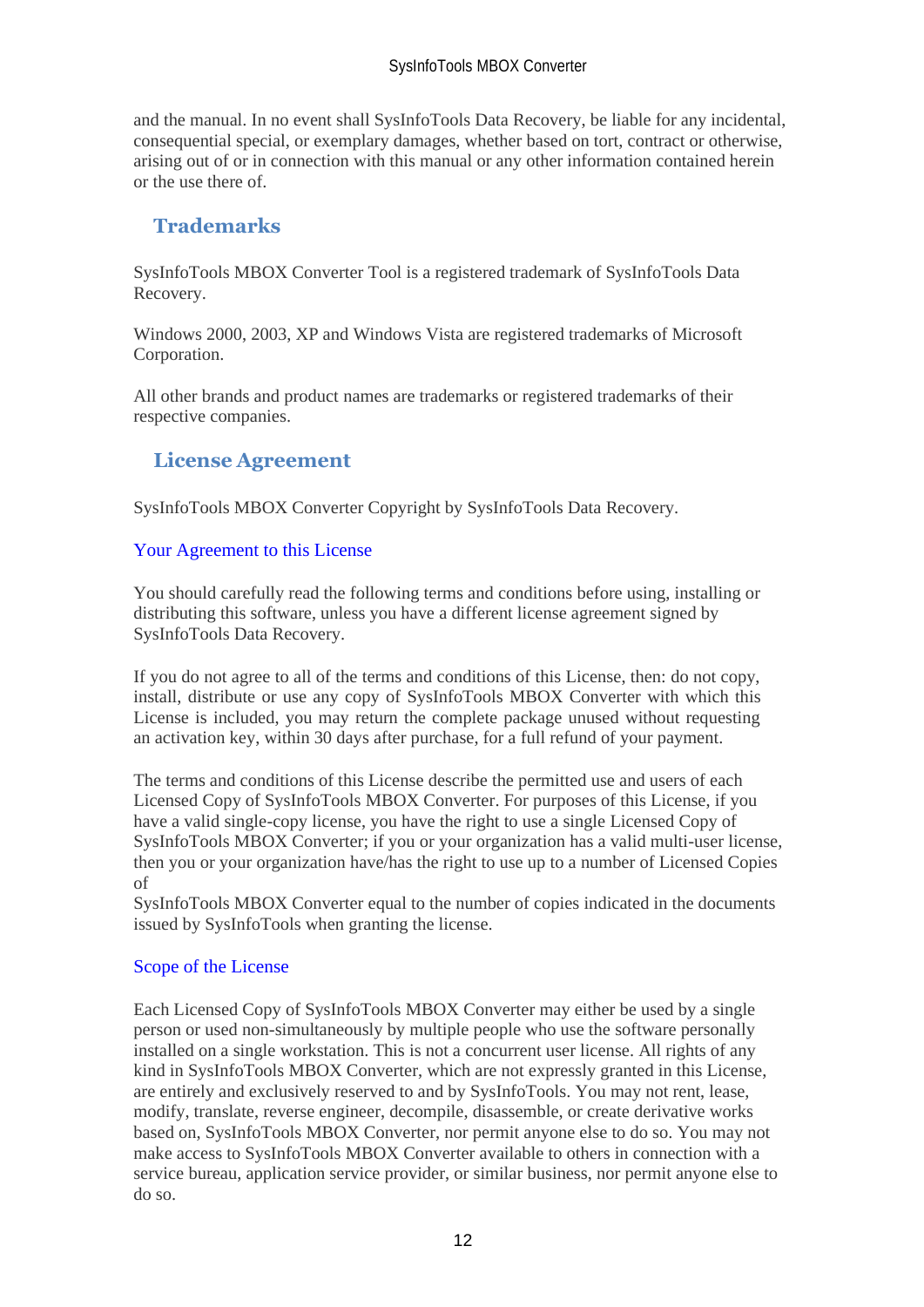#### Warranty Disclaimers and Liability Limitations

SysInfoTools MBOX Converter, and any and all accompanying software, data and materials, are distributed and provided AS-IT-IS and with no warranties of any kind, whether expressed or implied. In particular, there is no warranty for the quality of data recovered. You acknowledge that good data processing procedure dictates that any program, including SysInfoTools MBOX Converter, must be thoroughly tested with noncritical data before there is any reliance on it, and you hereby assume the entire risk of all use of the copies of SysInfoTools MBOX Converter covered by this License. This disclaimer of warranty constitutes an essential part of this License.

In addition, in no event does SysInfoTools authorize you or anyone else to use SysInfoTools MBOX Converter in applications or systems where SysInfoTools MBOX Converter failure to perform can reasonably be expected to result in a significant physical injury, or in loss of life. Any such use is entirely at your own risk, and you agree to hold SysInfoTools harmless from all claims or losses relating to such unauthorized use. You agree to hold SysInfoTools Data Recovery harmless from any and all claims or losses relating to such unauthorized use.

# <span id="page-13-0"></span>**8. Technical Support**

We provide 24/7 online support to solve customer's queries. We have highly skilled and expert support team, who makes use of modernized communication devices, thereby achieving maximum efficiency and an exceptional response time.

# <span id="page-13-1"></span>**9. About SysInfoTools**

Since several years, SysInfoTools has evolved as one of the trusted names in the field of Data Recovery of the different types of files. The main aim of our organization is to provide the best possible solution to our customers so that our customers can recover their data and relief them from the frustration of data loss. We aim at providing values to our customers and try to satisfy them in every possible way. Customer satisfaction is prime reward for our organization.

SysInfoTools provides a wide range of software for different types of corrupt files recovery and repair for corrupt zip files, MS BKF files, Open Office files (Base files, Impress files, Draw files, Calc files, Math files and Writer files), MS Office 2007 files (MS Word files, MS PowerPoint files and MS Excel files). SysInfoTools also provides software for corrupt PST files of MS Outlook and DBX files of Outlook Express. In addition, we have more recovery software which are available for crashed hard disk recovery and repair like software for FAT recovery and NTFS recovery. In future, we are going to expand our operations to offer more software for different types of corrupt files, Database, Email migration, Desktop utilities, Network management and many more which will help our customers to recover their valuable data.

The hard drives data recovery software provided by our organization ensures safe and accurate data recovery from the hard drive. It does not modify the existing content of the hard drive and make the fresh copy of the recovered data. Hard drives data recovery software are useful in situation when there is an accidental deletion of files, which are deleted due to virus attacks, disk formatting and software malfunctioning.